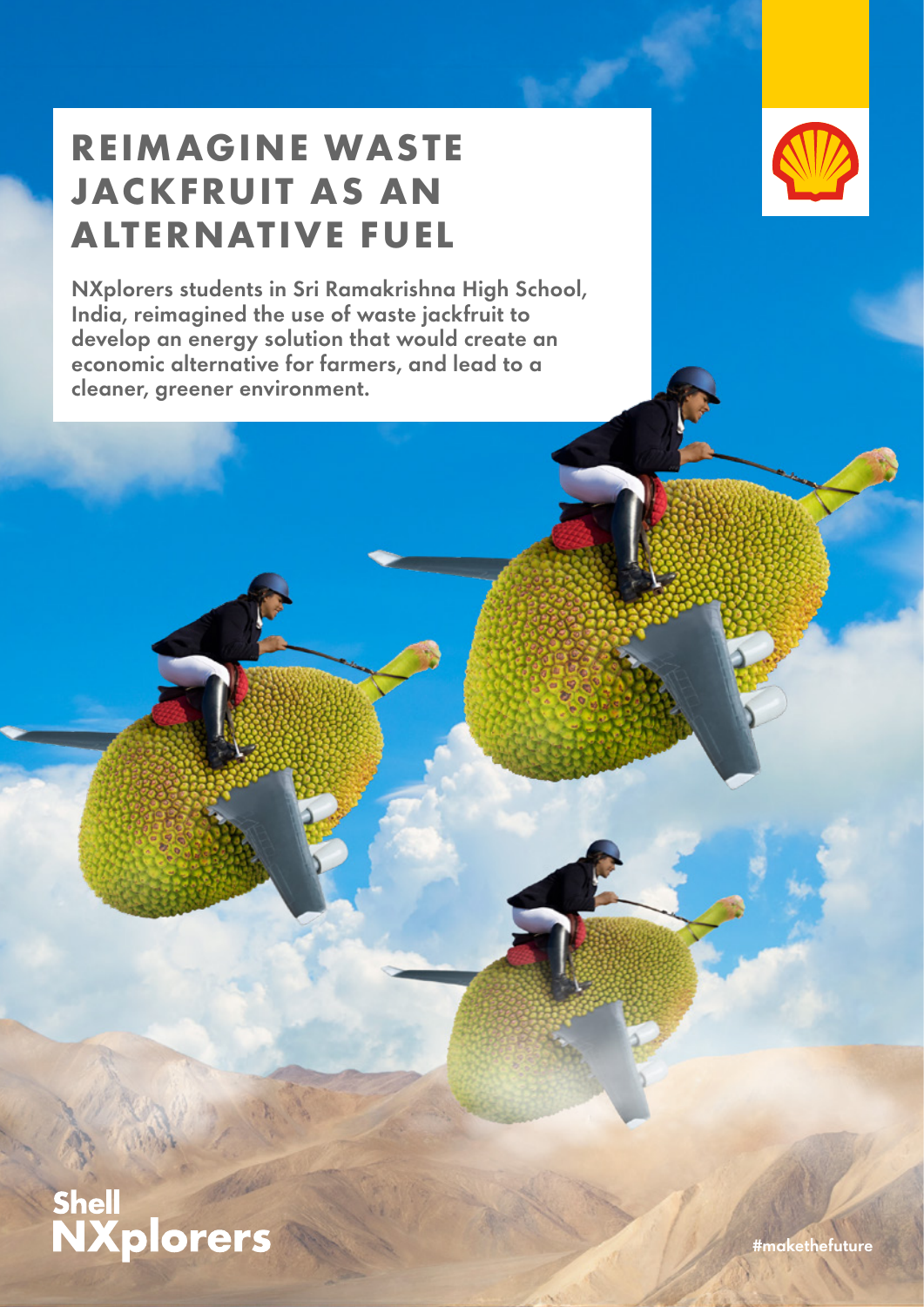Up to 40 per cent of the food produced in India is either lost or wasted\*. Even though India is the largest jackfruit producer in the world, only a small amount is used. Most of the fruit is left to ripen and spoil. Not only does this cause a lot of food wastage, it means that farmers make less money, and it also has a negative effect on health as the rotting fruit increases the risk of diseases spread by mosquitos.

The NXplorers students came up with the idea to reimagine waste jackfruit as an alternative fuel and rethink waste in their communities. Their idea was firmly rooted in driving a sustainable change that would support farmers to switch to an eco-friendly fuel option. These are the steps they followed…

#### REPURPOSE JACKFRUITS

The students observed that their locality had a lot of jackfruit trees. During the rainy season, they would see countless jackfruits being left to rot. They had neither the technology nor time on their hands to be able to harvest them effectively. They observed that the abandoned jackfruits eventually ended up in a rotten state, which also attracted mosquitos and other pathogens, making the area more prone to dangerous diseases. Due to abandoned jackfruits rotting away, pathogens found their way into the farmlands. To keep the pathogens away, the farmers started actively using a lot of harmful chemicals and strong pesticides. Our NXplorers students wanted to repurpose the waste jackfruit to stop this vicious cycle from repeating itself.